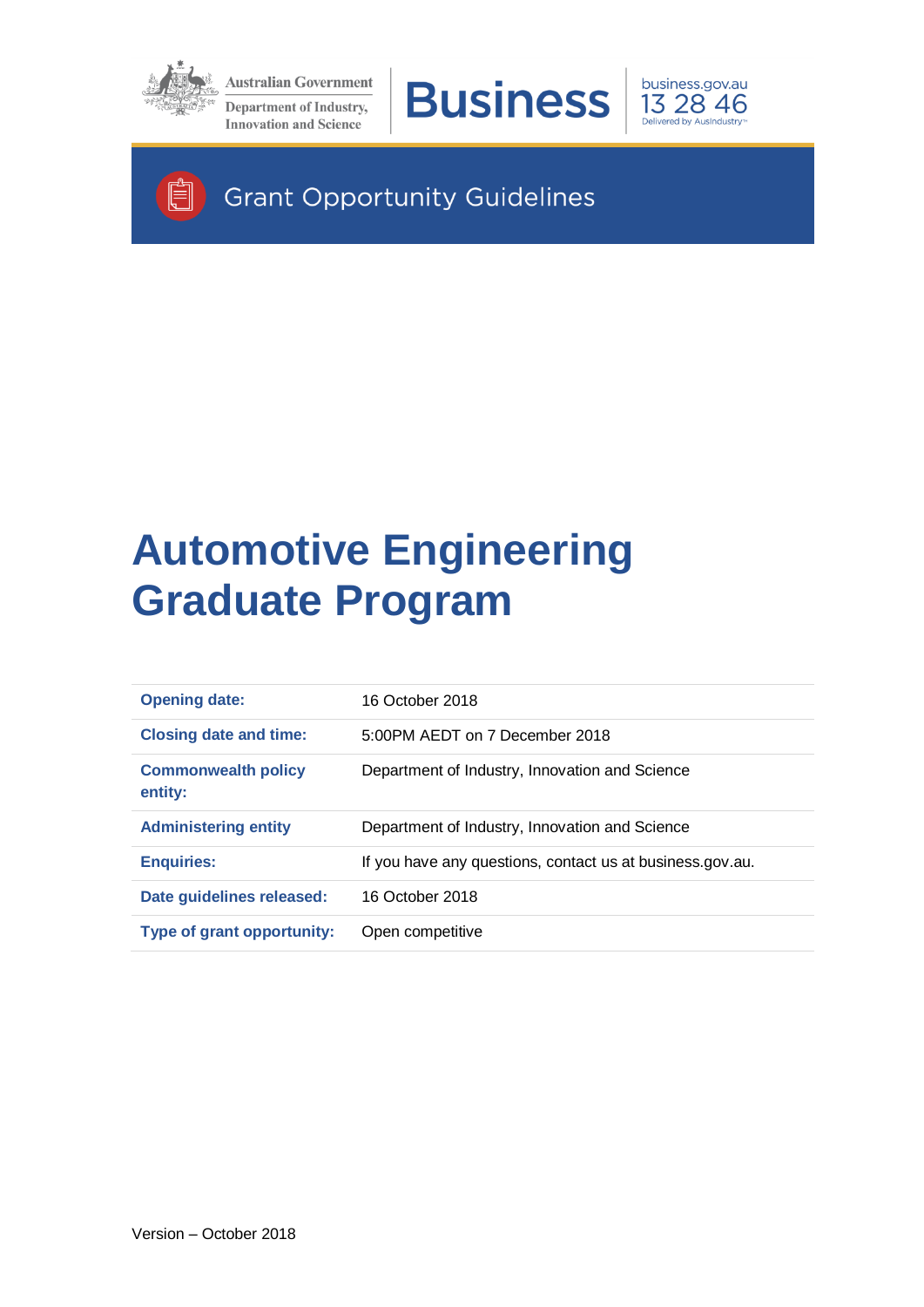# **Contents**

| 1. |        |  |
|----|--------|--|
| 2. |        |  |
|    | 2.1.   |  |
| 3. |        |  |
|    | 3.1.   |  |
| 4. |        |  |
|    | 4.1.   |  |
|    | 4.2.   |  |
| 5. |        |  |
|    | 5.1.   |  |
|    | 5.2.   |  |
|    | 5.3.   |  |
|    | 5.4.   |  |
| 6. |        |  |
|    | 6.1.   |  |
|    | 6.2.   |  |
|    | 6.3.   |  |
|    |        |  |
|    | 7.1.   |  |
|    | 7.2.   |  |
| 8. |        |  |
|    | 8.1.   |  |
| 9. |        |  |
|    |        |  |
|    | 10.1.  |  |
|    | 10.2.  |  |
|    | 10.3.  |  |
|    | 10.4.  |  |
|    | 10.5.  |  |
|    | 10.6.  |  |
|    | 10.7.  |  |
|    | 10.8.  |  |
|    | 10.9.  |  |
|    |        |  |
|    | 10.11. |  |
|    |        |  |
|    |        |  |
|    |        |  |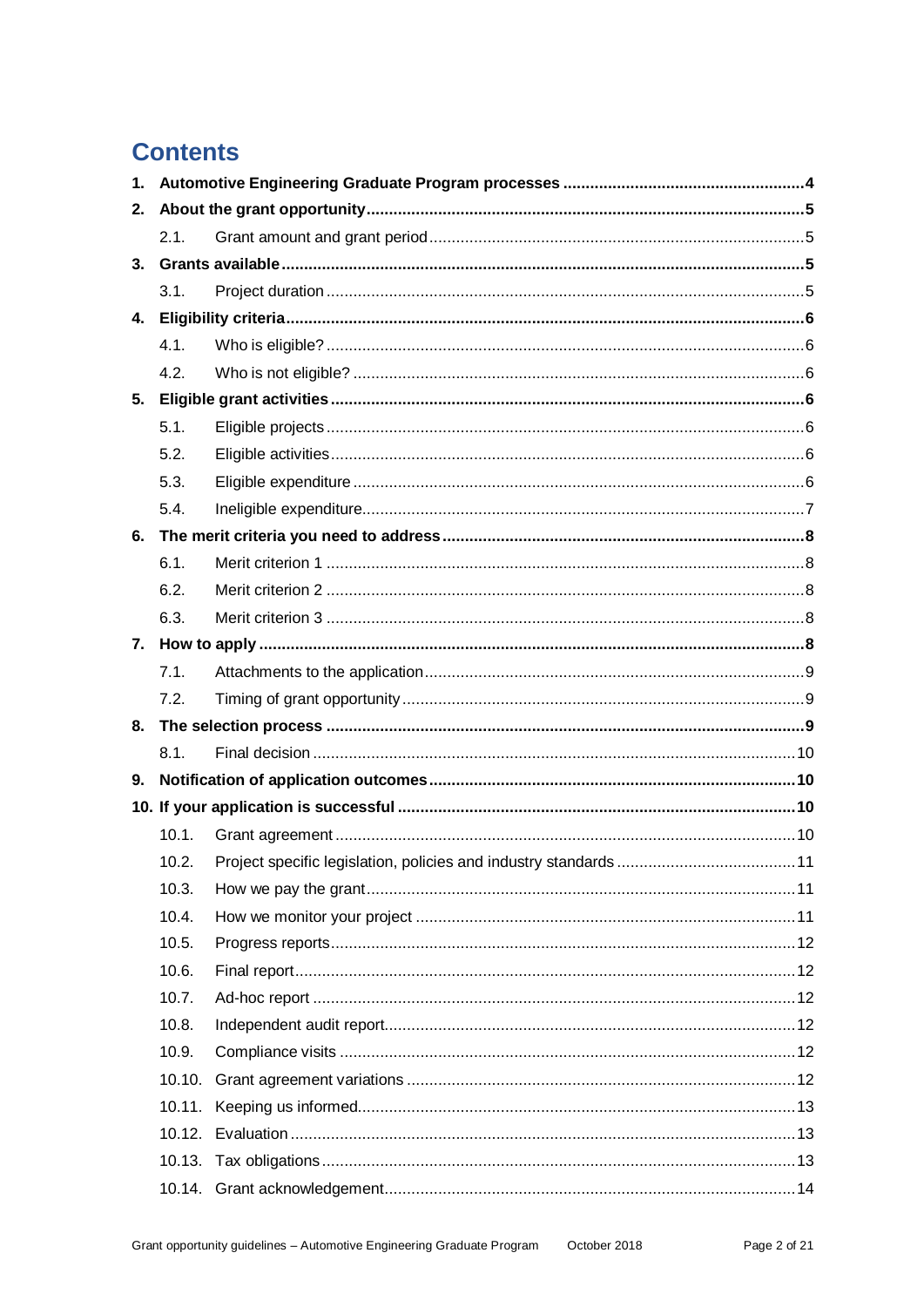| 11.1. |  |  |
|-------|--|--|
|       |  |  |
|       |  |  |
| 12.1. |  |  |
| 12.2. |  |  |
| 12.3. |  |  |
| 12.4. |  |  |
| 12.5  |  |  |
|       |  |  |
|       |  |  |
|       |  |  |
|       |  |  |
|       |  |  |
|       |  |  |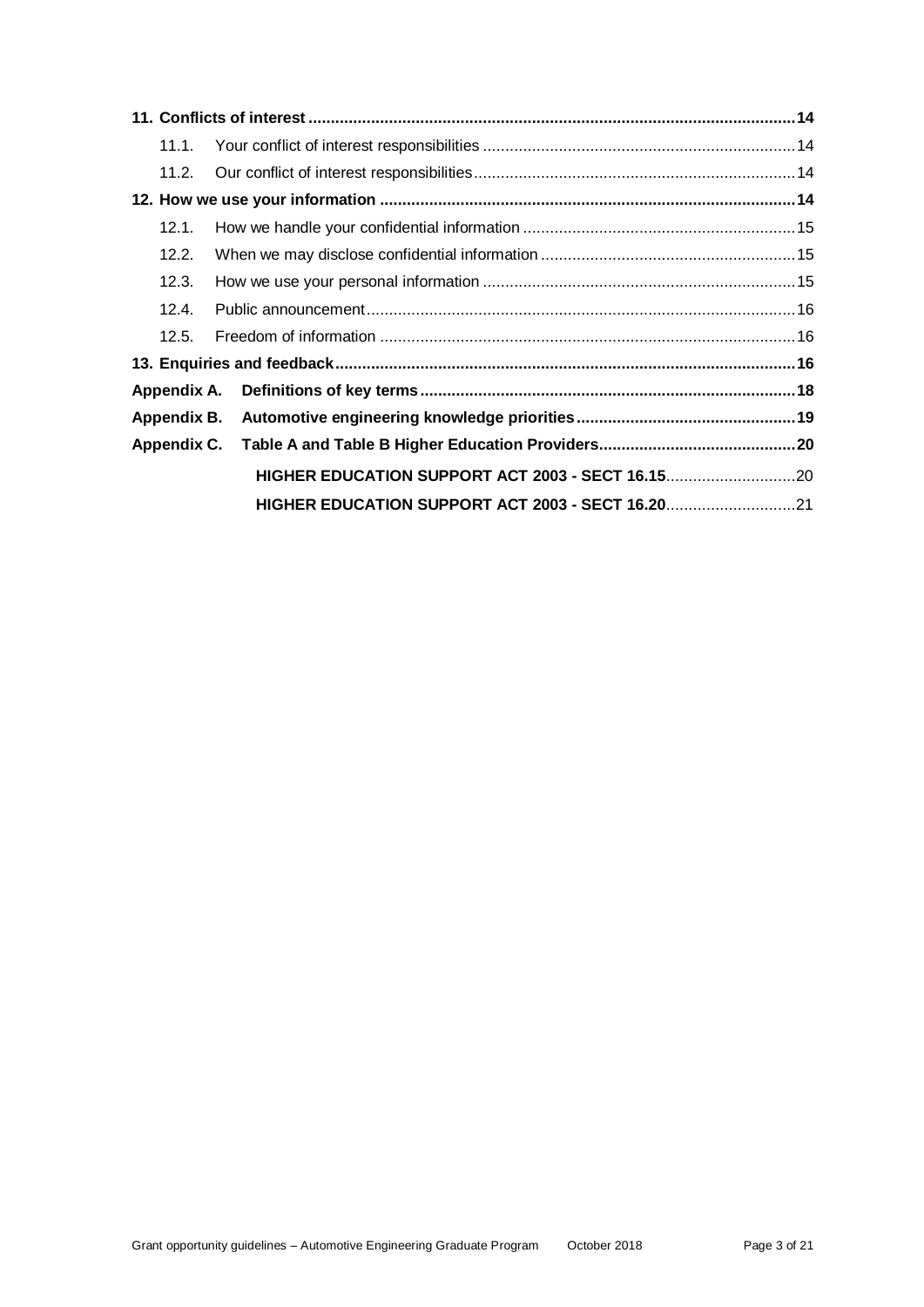# **1. Automotive Engineering Graduate Program processes**

#### **The Automotive Engineering Graduate Program grant opportunity is designed to achieve Australian Government objectives**

This grant opportunity contributes to Department of Industry, Innovation and Science's Outcome 1: *Enabling growth and productivity for globally competitive industries through supporting science and commercialisation, growing business investment and improving business capability and streamlining regulation*. The Department of Industry, Innovation and Science works with stakeholders to plan and design the grant program in accordance with the *Commonwealth Grants Rules and Guidelines*.

#### Ψ **Grant opportunity opens**

We publish the grant guidelines on business.gov.au and [GrantConnect.](https://www.grants.gov.au/)

#### J **You complete and submit a grant application**

#### ↓ **We assess all grant applications**

We assess the applications against eligibility criteria and notify you if you are not eligible.

We assess eligible applications against the merit criteria including an overall consideration of value with relevant money and compare it to other eligible applications.

#### ↓

#### **We make grant recommendations**

We provide advice to the decision maker on the merits of each application.

#### ♦

#### **Grant decisions are made**

The decision maker decides which applications are successful. J

#### **We notify you of the outcome**

We advise you of the outcome of your application. We may not notify unsuccessful applicants until grant agreements have been executed with successful applicants.

#### ♦ **We enter into a grant agreement**

We will enter into a grant agreement with successful applicants. The type of grant agreement is based on the nature of the grant and proportional to the risks involved.

#### J

#### **Delivery of grant**

You undertake the grant activity as set out in your grant agreement. We manage the grant by working with you, monitoring your progress and making payments.

#### ↓

#### **Evaluation of the Automotive Engineering Graduate Program**

We evaluate the specific grant activity and Automotive Engineering Graduate Program as a whole. We base this on information you provide to us and that we collect from various sources.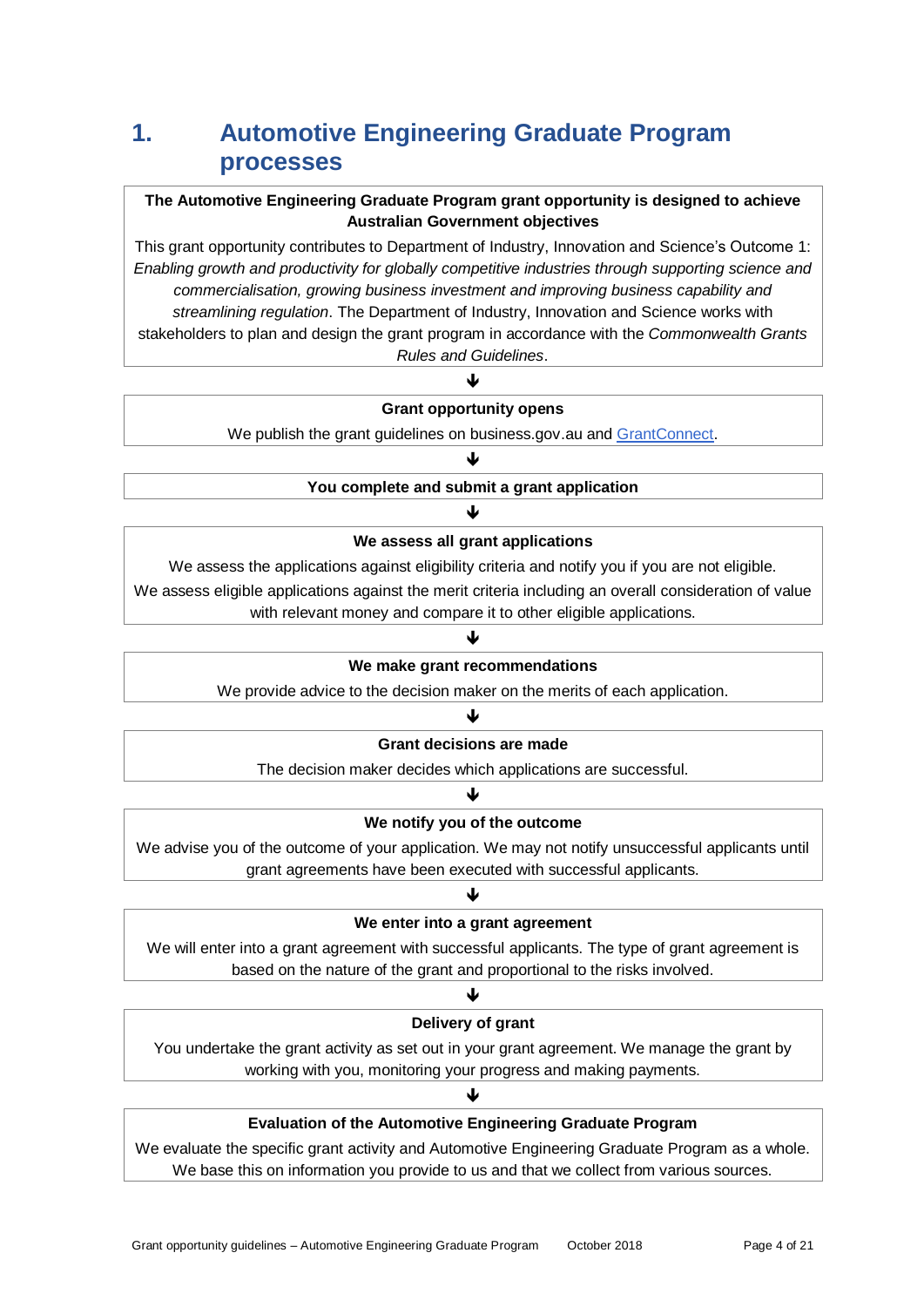# **2. About the grant opportunity**

The Automotive Engineering Graduate Program (the program) will run over 3 years from 2018-19 to 2020-21.

The objective of the program is to help automotive businesses grow, improve productivity and be globally competitive by increasing the pipeline of high quality graduate engineers into Australia's automotive engineering sector. The program will develop job-ready graduate engineers with skills and experience that match future automotive industry requirements.

Funding will be provided to universities to deliver stipends and research support through existing research programs for post graduate students to undertake industry-based projects in areas of knowledge priorities for automotive engineering.

The program's intended outcomes are:

- a steady flow of qualified, job-ready automotive engineers into the sector
- increased level of advanced engineering skills in the Australian automotive sector
- a stronger, more productive and more competitive automotive sector in Australia.

We administer the program according to the [Commonwealth Grants Rules and Guidelines](https://www.finance.gov.au/sites/default/files/commonwealth-grants-rules-and-guidelines-July2014.pdf)   $(CGRGs)^1$  $(CGRGs)^1$ .

This document sets out:

- the eligibility and merit criteria
- how we consider and assess grant applications
- how we monitor and evaluate grantees
- responsibilities and expectations in relation to the opportunity.

The Department of Industry, Innovation and Science (the department/we) is responsible for administering the grant opportunity.

We have defined key terms used in these guidelines in appendix A.

You should read this document carefully before you fill out an application.

#### 2.1. Grant amount and grant period

For this grant opportunity, a total of \$5 million is available over 3 years from 2018-19 to 2020-21.

### **3. Grants available**

The grant amount will be up to 100 per cent of eligible project costs.

- the minimum grant amount is \$200,000
- the maximum grant amount is \$1 million

It is expected that grant funding provided will fund activities additional to existing post graduate research programs.

#### 3.1. Project duration

l

You must complete your project by 30 June 2021.

<sup>1</sup> <https://www.finance.gov.au/sites/default/files/commonwealth-grants-rules-and-guidelines.pdf>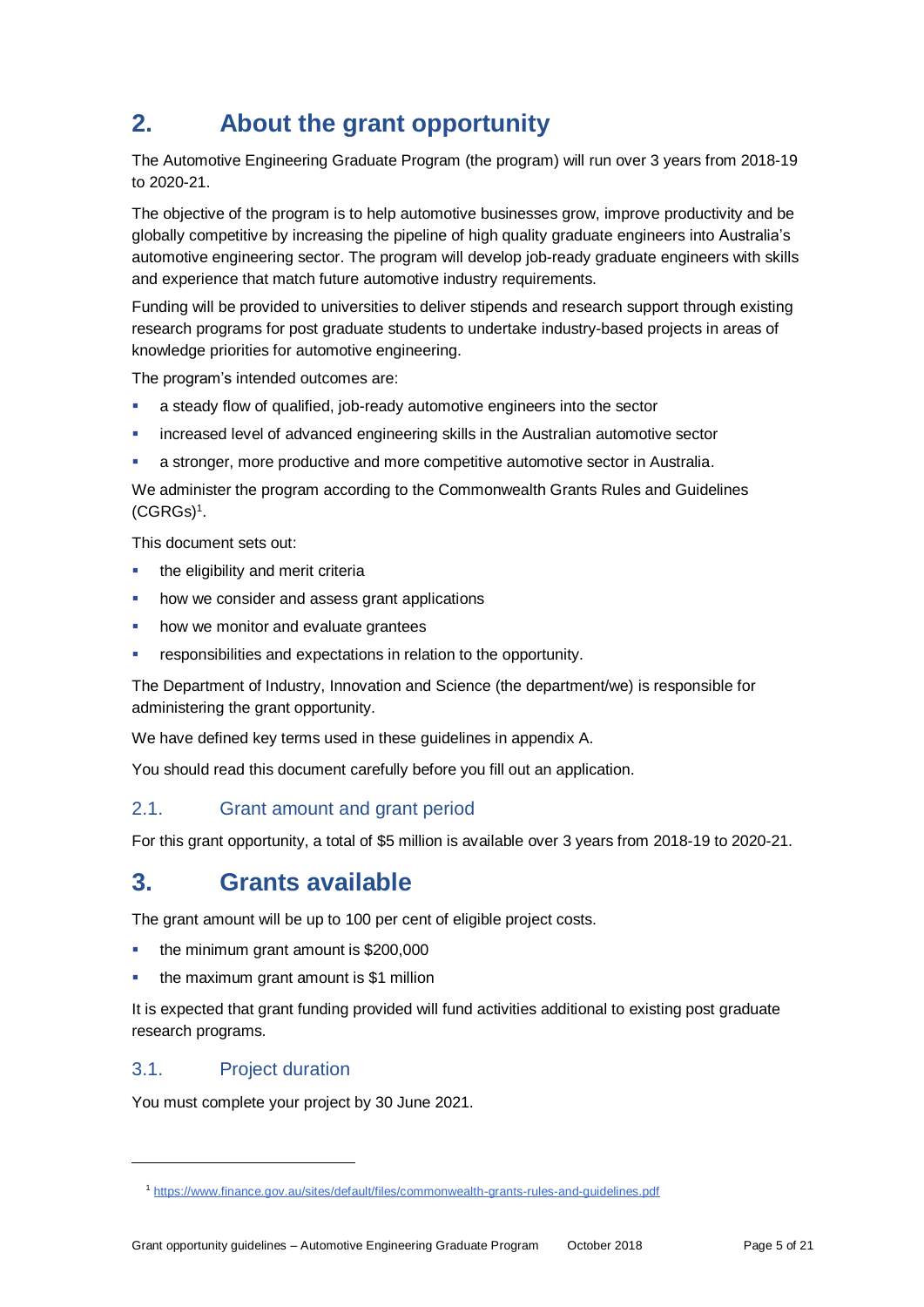# **4. Eligibility criteria**

We cannot consider your application if you do not satisfy all eligibility criteria.

#### 4.1. Who is eligible?

To be eligible you must:

- be a higher education provider listed at Table A or Table B of the *[Higher Education Support Act](http://www8.austlii.edu.au/cgi-bin/viewdb/au/legis/cth/consol_act/hesa2003271/)  [2003](http://www8.austlii.edu.au/cgi-bin/viewdb/au/legis/cth/consol_act/hesa2003271/)* and
- offer student research programs related to automotive engineering knowledge priorities as listed in Appendix B.

We cannot waive the eligibility criteria under any circumstances.

*Higher Education Support Act 2003* Table A and Table B higher education providers are listed in Appendix C.

#### 4.2. Who is not eligible?

You are not eligible to apply if you are:

- not a higher education provider that is listed at Table A or Table B of the *Higher Education Support Act 2003*
- do not offer student research programs related to automotive knowledge priorities as listed in Appendix B.

# **5. Eligible grant activities**

#### 5.1. Eligible projects

Your project is the set of activities that are funded through this grant opportunity. To be eligible your project must:

- **EXEDENT** include eligible activities and eligible expenditure
- have at least \$200,000 in eligible expenditure.

#### <span id="page-5-0"></span>5.2. Eligible activities

Eligible activities must directly relate to the project and can include:

- provision of stipends to support post graduate students undertaking industry-based projects that provide industry experience in areas of knowledge priority for automotive engineering
- use of facilities to undertake research outside of the university
- activities that support delivery of your project, for example activities to engage automotive industry partners to support student projects.

We may also approve other activities.

#### 5.3. Eligible expenditure

You can only spend grant funds on eligible expenditure you have incurred on an agreed project as defined in your grant agreement.

Eligible expenditure items are:

grants or stipends to post graduate students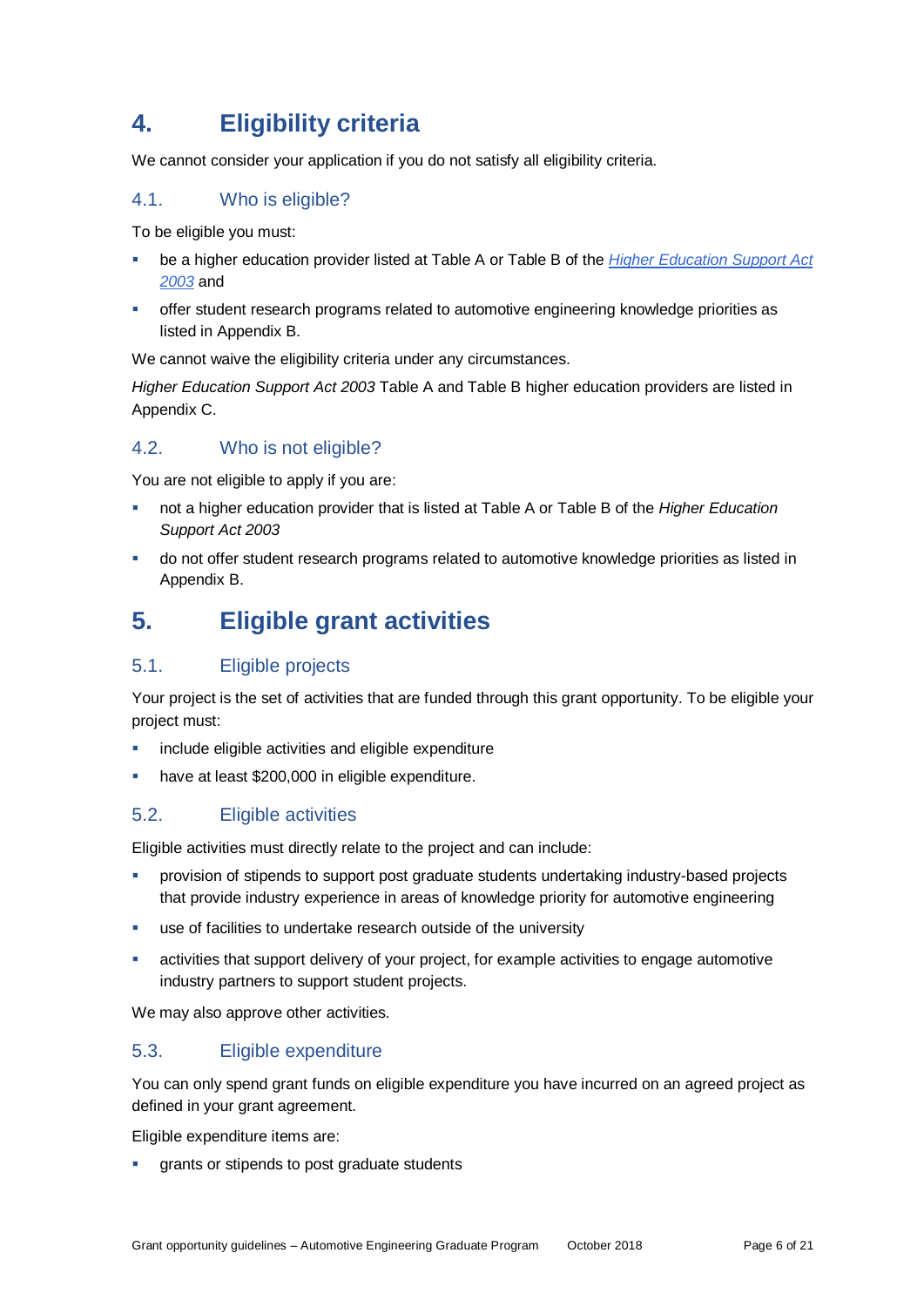- costs associated with administering your grant or stipend program (maximum of 5% of grant amount)
- costs associated with accessing research material
- costs of accessing other research facilities
- **information sharing, promotion and communication costs related to automotive engineering** graduate opportunities (maximum of 2% of grant amount)
- domestic or international travel, limited to the reasonable cost of accommodation and transportation required for students to access design centres for direct industry engagement
- the cost of an independent audit of project expenditure (where we request one) up to a maximum of 1 per cent of the grant amount.

If your application is successful, we may ask you to verify project costs that you provided in your application.

Not all expenditure on your project may be eligible for grant funding. The Program Delegate makes the final decision on what is eligible expenditure and may give additional guidance on eligible expenditure if required.

To be eligible, expenditure must:

- be a direct cost of the project
- be incurred by you for required project audit activities.

You must incur the project expenditure between the project start and end date for it to be eligible unless stated otherwise.

You may start your project from the date we notify you that your application has been successful, however we are not responsible for any expenditure you incur until a grant agreement is executed.

#### 5.4. Ineligible expenditure

Expenditure items that are not eligible are:

- research not directly incorporated in student projects
- routine operational expenses, including communications, accommodation, office computing facilities, printing and stationery, postage, legal and accounting fees and bank charges not directly linked to undertaking your project
- financing costs, including interest
- capital expenditure for the purchase of assets such as office furniture and equipment, motor vehicles, computers, printers or photocopiers and the construction, renovation or extension of facilities such as buildings and laboratories
- costs involved in the purchase or upgrade/hire of software (including user licences) and ICT hardware, unless it directly relates to the project
- costs such as rental, renovations and utilities
- **staff training and development costs**
- costs related to obtaining resources used on the project, including interest on loans, job advertising and recruiting, and contract negotiations
- costs related to preparing the grant application, preparing any project reports (except costs of independent audit reports we require) and preparing any project variation requests.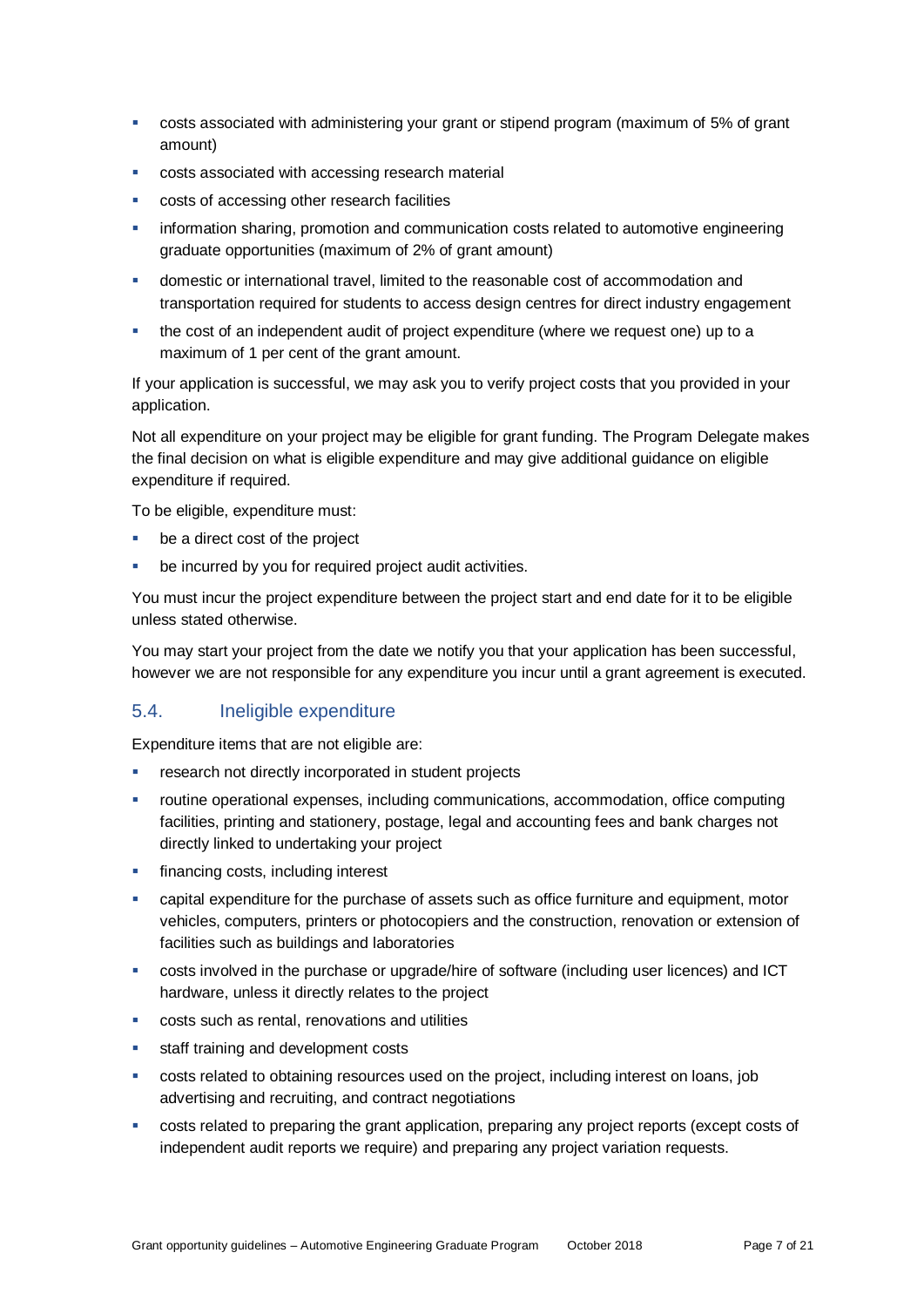# **6. The merit criteria you need to address**

To be competitive, you will need to address all merit criteria in your application. We will assess your application against each merit criterion using the weighting indicated.

The application form asks questions that relate to the merit criteria below. The amount of detail and supporting evidence you provide in your application should be relative to the project size, complexity and grant amount requested. You should provide evidence to support your answers. The application form displays size limits for answers.

We will only award funding to applications that score highly against all merit criteria, as these represent best value for money.

#### 6.1. Merit criterion 1

#### **The extent that your project will increase the pipeline of high quality graduate engineers into Australia's automotive engineering sector (40 points).**

You will demonstrate this by identifying:

- a. how your research program offering is of value to the sector
- b. numbers of post graduate students that you expect to be involved in the program
- c. your existing links with the Australian automotive sector and how the project will build or strengthen these links including beyond the life of the project.

#### 6.2. Merit criterion 2

#### **Capacity, capability and resources to deliver the project (40 points).**

You will demonstrate this by identifying:

- a. your access to personnel with the right expertise and experience to deliver your project
- b. your university's track record in delivering post graduate programs relating to the automotive engineering knowledge priorities listed in Appendix B
- c. your plan to manage the project, including scope, timeframes and budget.

#### 6.3. Merit criterion 3

#### **Impact of grant funding on your project (20 points).**

You will demonstrate this by identifying:

a. your justification for the funding amount requested with respect to the scale of the project and intended outcomes.

### **7. How to apply**

Before applying, you should read and understand these guidelines and the sample grant agreement published on business.gov.au an[d GrantConnect.](https://www.grants.gov.au/)

You will need to set up an account to access our online portal. The portal allows you to apply for and manage a grant or service in a secure online environment.

To apply, you must:

- complete and submit your application through the portal
- provide all the information requested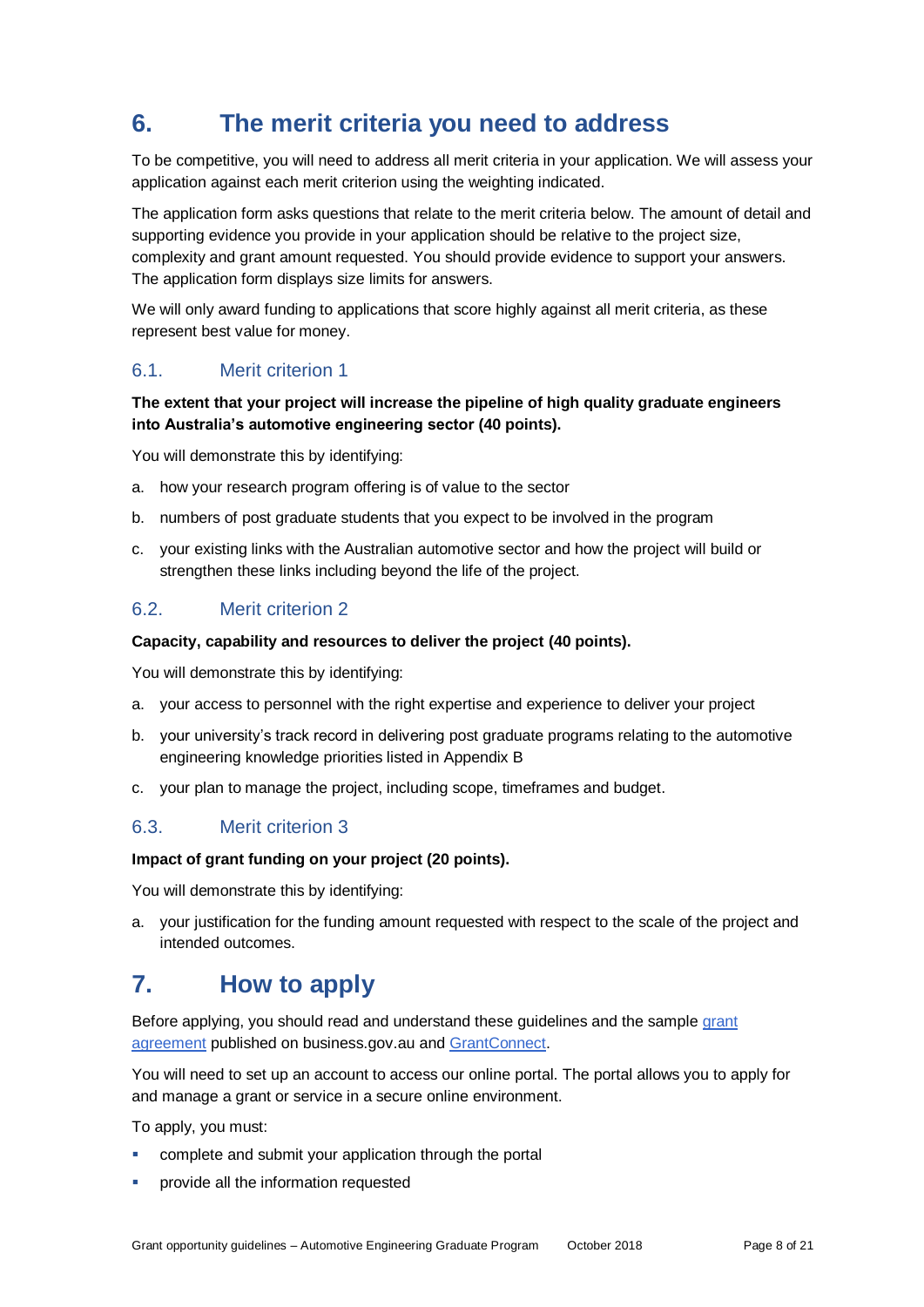- address all eligibility and merit criteria
- include all necessary attachments.

You are responsible for making sure your application is complete and accurate. Giving false or misleading information is a serious offence under the *Criminal Code 1995* (Cth). If we consider that you have provided false or misleading information we may not progress your application. If you find an error in your application after submitting it, you should call us immediately on 13 28 46.

If we find an error or information that is missing, we may ask for clarification or additional information from you that will not change the nature of your application. However, we can refuse to accept any additional information from you that would change your submission after the application closing time.

If you need further guidance around the application process or if you have any issues with the portal [contact us](https://www.business.gov.au/contact-us) at business.gov.au or by calling 13 28 46.

#### 7.1. Attachments to the application

We require the following documents with your application:

- project plan
- project budget

You must attach supporting documentation to the application form in line with the instructions provided in the portal. You should only attach requested documents. We will not consider information in attachments that we do not request.

#### 7.2. Timing of grant opportunity

You can only submit an application between the published opening and closing dates. We cannot accept late applications.

#### Table 1: Expected timing for this grant opportunity

| Activity                                                                  | Timeframe                                                         |
|---------------------------------------------------------------------------|-------------------------------------------------------------------|
| Assessment of applications                                                | 4 weeks                                                           |
| Approval of outcomes of selection process                                 | 4 weeks                                                           |
| Notification of applicants, negotiations and award of<br>grant agreements | 1-4 weeks                                                         |
| Earliest start date of project                                            | The date you are notified your application<br>has been successful |
| End date of grant commitment                                              | 30 June 2021                                                      |

### **8. The selection process**

We first assess your application against the eligibility criteria and then against the merit criteria. Only eligible applications will proceed to the merit assessment stage.

We will establish an assessment panel (comprising departmental representatives and industry experts) to assess applications. The committee may also seek additional advice from independent technical experts.

The committee will assess your application against the merit criteria and compare it to other eligible applications before recommending which projects to fund.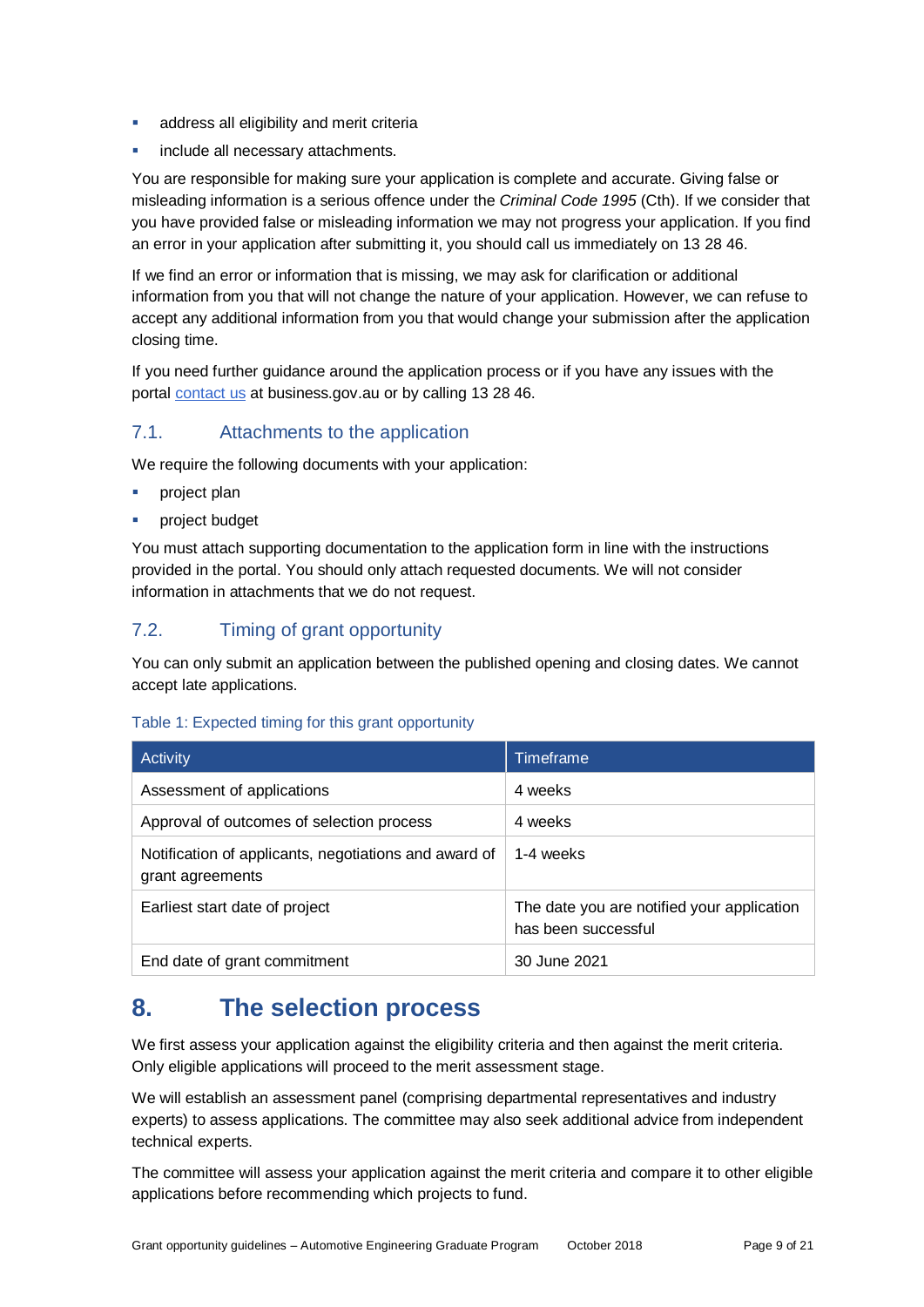To recommend an application for funding it must score highly against each merit criterion. While we assess all applications against the same merit criteria, we will score your application relative to the project size, complexity and grant amount requested. The evidence you provide to support your application should be proportional to the size and complexity of your project.

If the selection process identifies unintentional errors in your application, we may contact you to correct or clarify the errors, but you cannot make any material alteration or addition.

#### 8.1. Final decision

The Program Delegate (who is an AusIndustry general manager with responsibility for the program) decides which grants to approve taking into account the the recommendations of the committee and the availability of grant funds.

The Program Delegate's decision is final in all matters, including:

- the approval of applications for funding
- the amount of grant funding awarded
- the terms and conditions of funding.

We cannot review decisions about the merits of your application.

The Program Delegate will not approve funding if there is insufficient program funds available across relevant financial years for the program.

## **9. Notification of application outcomes**

If you are successful, you will receive a written offer, including any specific conditions attached to the grant.

If you are unsuccessful, we will notify you in writing and give you an opportunity to discuss the outcome with us. You can submit a new application for the same (or similar) project in any future funding rounds. You should include new or more information to address the weaknesses identified in your previous application. If a new application is substantially the same as a previous ineligible or unsuccessful application, we may refuse to consider it for merit assessment.

# **10. If your application is successful**

#### 10.1. Grant agreement

You must enter into a grant agreement with the Commonwealth. A sample grant agreement is available on business.gov.au an[d GrantConnect.](https://www.grants.gov.au/)

We will manage the grant agreement through the portal. Accepting the grant agreement through the portal is the equivalent of signing a grant agreement. After you have accepted it, we will execute the agreement. Execute means both you and the Commonwealth Government have entered into the grant agreement. We will notify you when this happens and a copy of the executed grant agreement will be available through the portal. The grant agreement will not become binding until it is executed.

We must execute a grant agreement with you before we can make any payments. We are not responsible for any expenditure you incur before a grant agreement is executed.

The approval of your grant may have specific conditions determined by the assessment process or other considerations made by the Program Delegate. We will identify these in the offer of funding.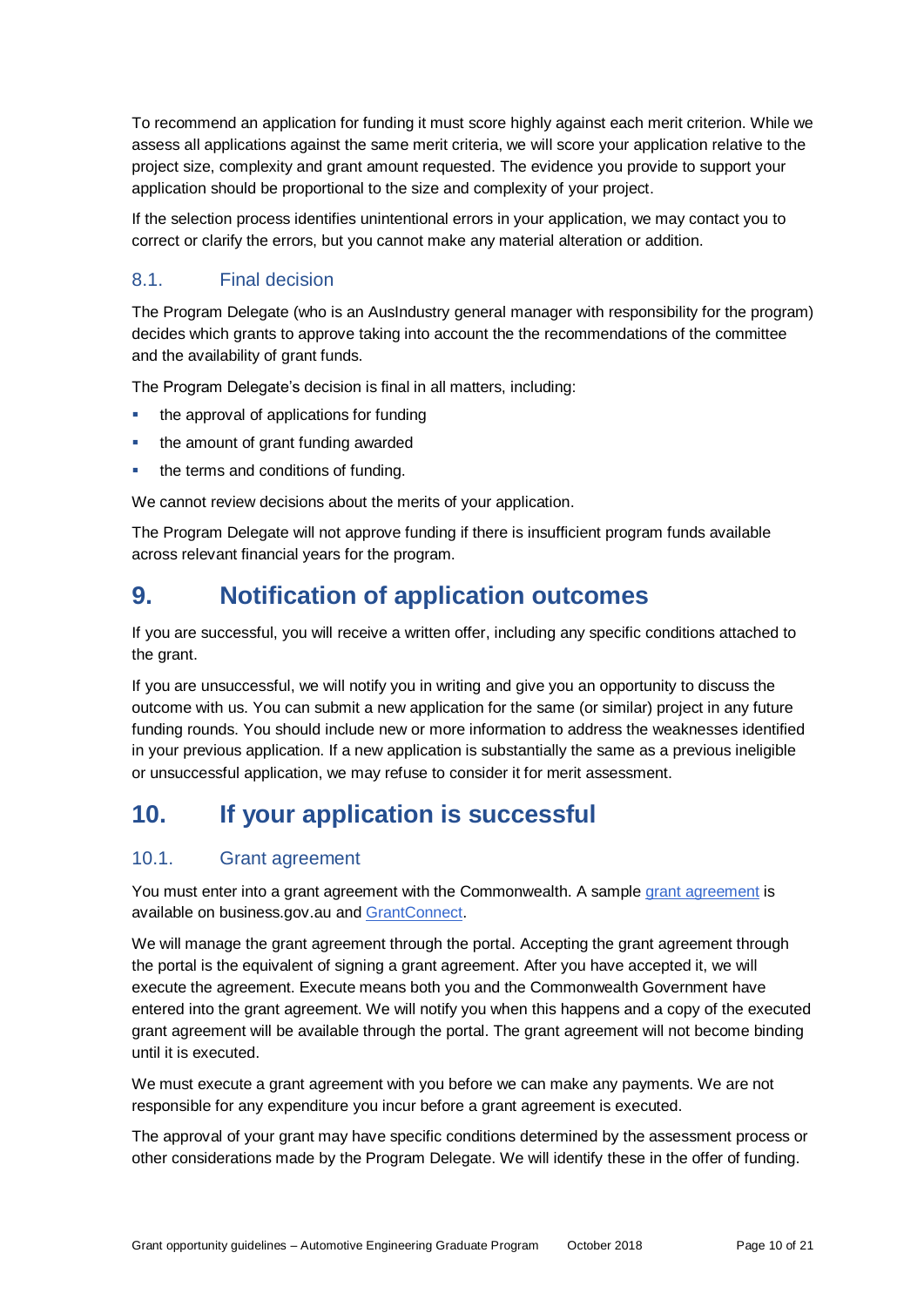You will have 30 days from the date of a written offer to execute this grant agreement with the Commonwealth ('execute' means both you and the Commonwealth have signed the agreement). During this time, we will work with you to finalise details. The offer may lapse if both parties do not sign the grant agreement within this time. Under certain circumstances, we may extend this period. We base the approval of your grant on the information you provide in your application. We will review any required changes to these details to ensure they do not impact the project as approved by the Program Delegate.

The Commonwealth may recover grant funds if there is a breach of the grant agreement.

#### 10.2. Project specific legislation, policies and industry standards

You are required to be compliant with all relevant laws and regulations. The following regulatory requirements apply.

 Work Health and Safety (WHS). You must comply (and ensure that any of your subcontractors comply) with the provisions of all relevant statutes, regulations, by-laws and requirements of any Commonwealth, state, territory or local authority including those arising under the WHS Laws. You will be responsible for identification and assessment of safety risks, identification and implementation of mitigation strategies to address such risks, and for ensuring the safety of any participants in the project

To be eligible, you must declare in your application that you comply with these requirements. You will need to declare you can meet these requirements in your grant agreement with the Commonwealth.

#### 10.3. How we pay the grant

The grant agreement will state:

- the maximum grant amount we will pay
- the proportion of eligible expenditure covered by the grant (grant percentage)

We will not exceed the maximum grant amount under any circumstances. If you incur extra costs, you must meet them yourself.

We will make payments according to an agreed schedule set out in the grant agreement. Payments are subject to satisfactory progress on the project.

We set aside a minimum of 5 per cent of the total grant funding for the final payment. We will pay this when you submit a satisfactory final report demonstrating you have completed outstanding obligations for the project. We may need to adjust your progress payments to align with available program funds across financial years and/or to ensure we retain a minimum 5 per cent of grant funding for the final payment.

#### 10.4. How we monitor your project

You must submit reports through the portal in line with the [grant agreement.](file://///prod.protected.ind/User/user03/LLau2/insert%20link%20here) We will provide sample templates for these reports as appendices in the grant agreement. You will also be able to download them from **business.gov.au and GrantConnect**. We will remind you of your reporting obligations before a report is due. We will expect you to report on:

- progress against agreed project milestones
- project expenditure, including expenditure of grant funds

The amount of detail you provide in your reports should be relative to the project size, complexity and grant amount.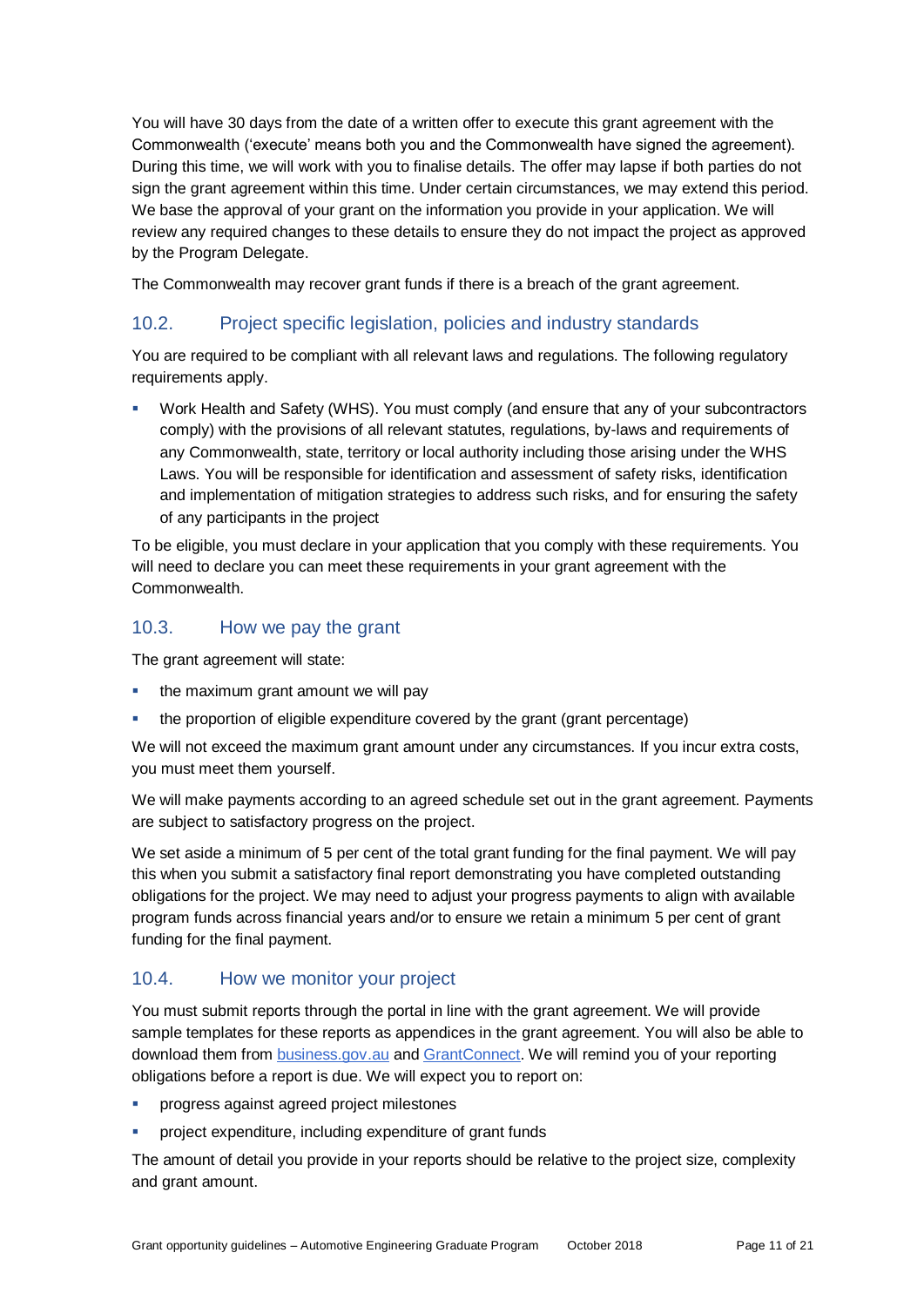We will monitor the progress of your project by assessing reports you submit and may conduct site visits to confirm details of your reports if necessary. Occasionally we may need to re-examine claims, seek further information or request an independent audit of claims and payments.

#### 10.5. Progress reports

Progress reports must:

- include details of your progress towards completion of agreed project activities
- show the total eligible expenditure incurred to date
- include evidence of expenditure
- be submitted by the report due date (you can submit reports ahead of time if you have completed relevant project activities).

We will only make grant payments when we receive satisfactory progress reports.

You must discuss any reporting delays with us as soon as you become aware of them.

#### 10.6. Final report

When you complete the project, you must submit a final report.

Final reports must:

- **EXECT** include the agreed evidence as specified in the grant agreement
- identify the total eligible expenditure incurred for the project
- be submitted by the report due date.
- **•** be in the format provided in the grant agreement.

#### 10.7. Ad-hoc report

We may ask you for ad-hoc reports on your project. This may be to provide an update on progress, or any significant delays or difficulties in completing the project.

#### 10.8. Independent audit report

We may ask you to provide an independent audit report. An audit report will verify that you spent the grant in accordance with the grant agreement. The audit report requires you to prepare a statement of grant income and expenditure. The report template is attached to the sample grant agreement.

#### 10.9. Compliance visits

We may visit you during the project period to review your compliance with the grant agreement. We may also inspect the records you are required to keep under the grant agreement. We will provide you with reasonable notice of any compliance visit.

#### 10.10. Grant agreement variations

We recognise that unexpected events may affect project progress. In these circumstances, you can request a variation to your grant agreement through the portal, including:

- changing project milestones
- extending the timeframe for completing the project but within the maximum time period allowed in grant opportunity guidelines (30 June 2021)
- changing project activities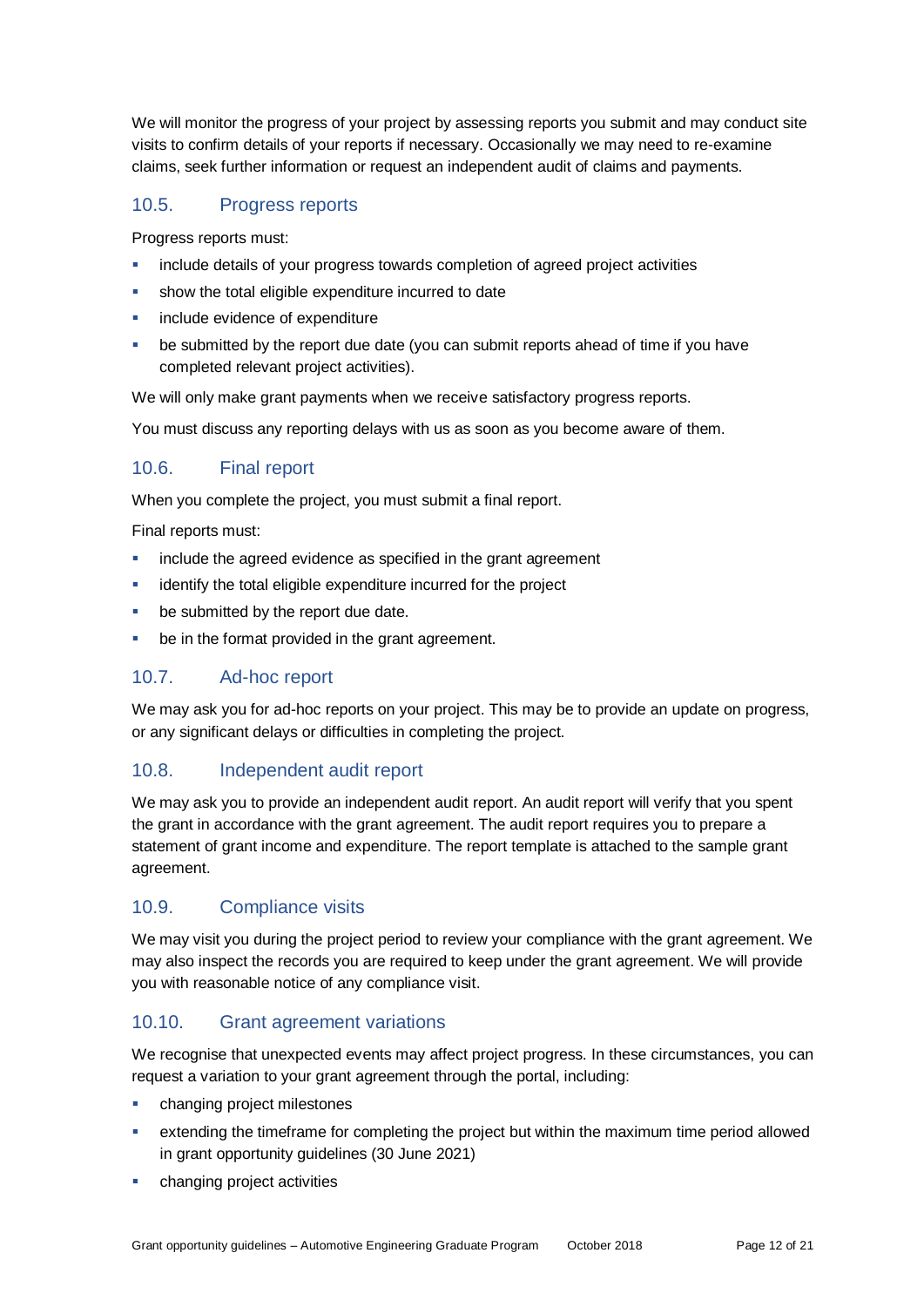Note the program does not allow for:

an increase of grant funds.

If you want to propose changes to the grant agreement, you must put them in writing before the grant agreement end date. We can provide you with a variation request template.

If a delay in the project causes milestone achievement and payment dates to move to a different financial year, you will need a variation to the grant agreement. We can only move funds between financial years if there is enough program funding in the relevant year to allow for the revised payment schedule. If we cannot move the funds, you may lose some grant funding.

You should not assume that a variation request will be successful. We will consider your request based on factors such as:

- how it affects the project outcome
- consistency with the program policy objective, grant opportunity guidelines and any relevant policies of the department
- changes to the timing of grant payments.

#### 10.11. Keeping us informed

You should let us know if anything is likely to affect your project or organisation.

We need to know of any key changes to your organisation or its business activities, particularly if they affect your ability to complete your project, carry on business and pay debts due.

You must also inform us of any changes to your:

- name
- addresses
- nominated contact details
- bank account details.

If you become aware of a breach of terms and conditions under the grant agreement you must contact us immediately.

You must notify us of events relating to your project and provide an opportunity for the Minister or their representative to attend.

#### 10.12. Evaluation

We will evaluate the program to determine the extent to which the funded activity is contributing to the program objectives and outcomes. We may use information from your application and project reports for this purpose. We may also interview you, or ask you for more information to help us understand how the grant impacted you and to evaluate how effective the program was in achieving its outcomes. We may contact you up to one year after you finish your project for more information to assist with this evaluation.

#### 10.13. Tax obligations

If you are registered for the Goods and Services Tax (GST), we will add GST to your grant payment where applicable and provide you with a recipient created tax invoice. You are required to notify us if your GST registration status changes during the project period.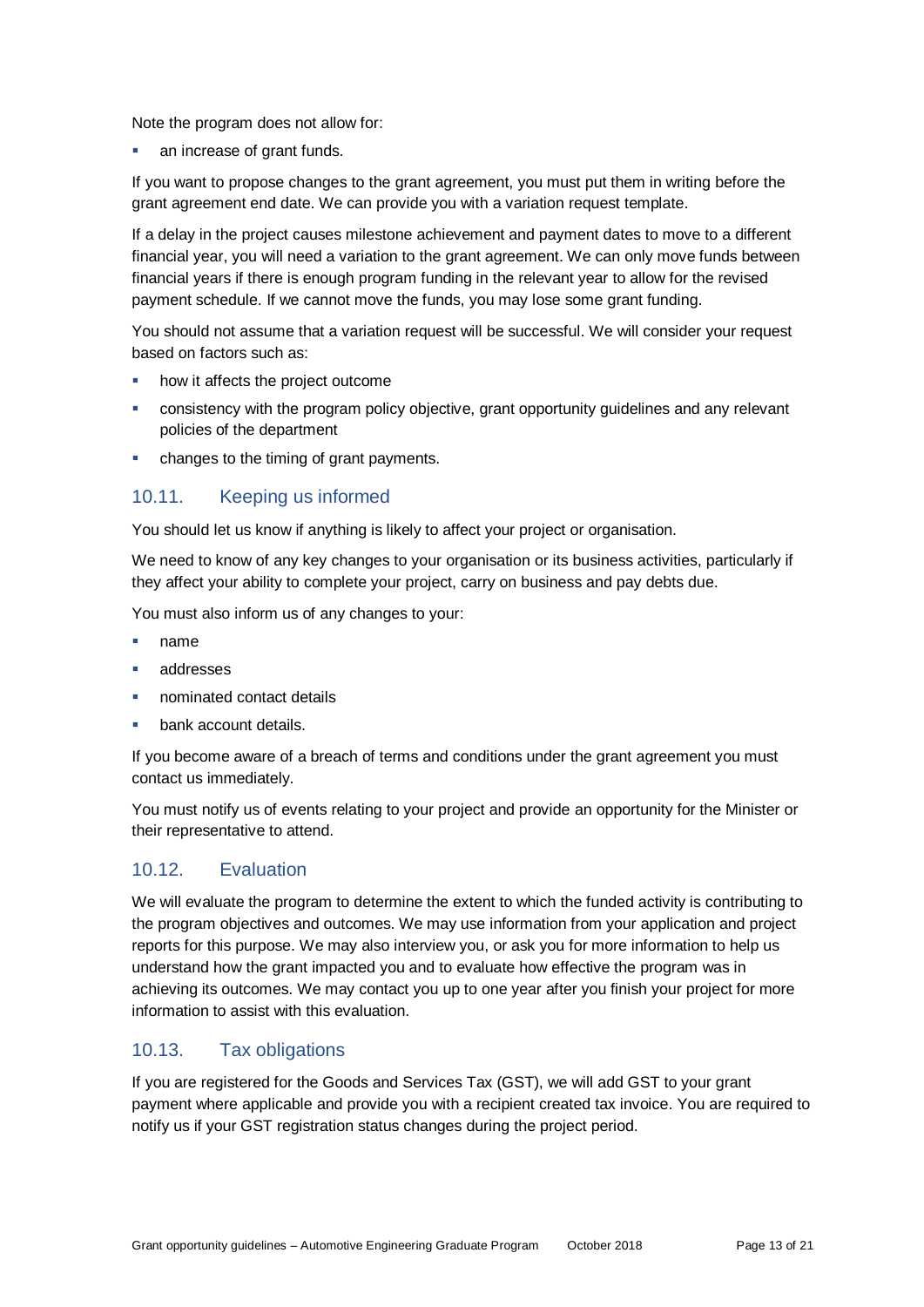Grants are assessable income for taxation purposes, unless exempted by a taxation law. We recommend you seek independent professional advice on your taxation obligations or seek assistance from the [Australian Taxation Office.](https://www.ato.gov.au/) We do not provide advice on tax.

#### 10.14. Grant acknowledgement

If you make a public statement about a project funded under the program, you must acknowledge the grant by using the following:

'This project received grant funding from the Australian Government.'

### **11. Conflicts of interest**

#### 11.1. Your conflict of interest responsibilities

A conflict of interest will occur if your private interests conflict with your obligations under the grant. Conflicts of interest could affect the awarding or performance of your grant. A conflict of interest can be:

- real (or actual)
- apparent (or perceived)
- potential.

We will ask you to declare, as part of your application, any perceived or existing conflicts of interests or that, to the best of your knowledge, there is no conflict of interest.

If you later identify that there is an actual, apparent, or potential conflict of interest or that one might arise in relation to your grant, you must inform us in writing immediately.

#### 11.2. Our conflict of interest responsibilities

We recognise that conflicts of interest may arise with our staff, technical experts, committee members and others delivering the program between:

- their program duties, roles and responsibilities and
- their private interests.

We manage our conflicts of interest according to the APS Code of Conduct (section 13 (7) of the *Public Service Act 1999* (Cth)). We publish our **conflict [of interest policy](https://www.industry.gov.au/AboutUs/InformationPublicationScheme/Ourpolicies/Documents/Conflict-of-Interest-and-Inside-Trade-Expectations-Policy.pdf)<sup>2</sup>** on the department's website.

Program officials must declare any conflicts of interest. If we consider a conflict of interest is a cause for concern, that official will not take part in the assessment of relevant applications under the program.

### **12. How we use your information**

Unless the information you provide to us is:

- confidential information as per [12.1,](#page-14-0) or
- personal information as per [12.3,](#page-14-1)

l

<sup>2</sup>

https://www.industry.gov.au/AboutUs/InformationPublicationScheme/Ourpolicies/Documents/Conflict-of-Interest-and-Inside-Trade-Expectations-Policy.pdf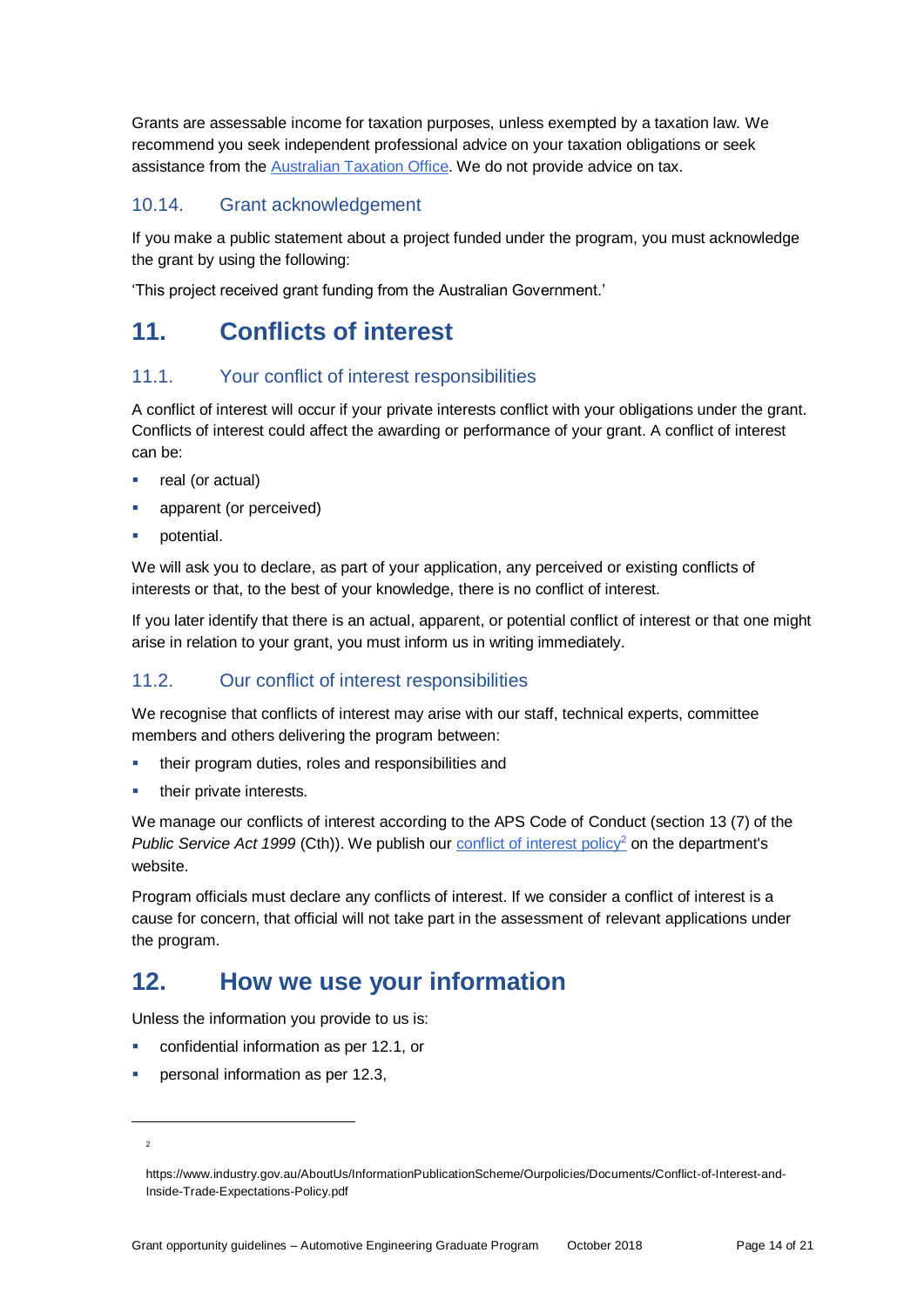we may share the information with other government agencies for a relevant Commonwealth purpose such as:

- to improve the effective administration, monitoring and evaluation of Australian Government programs
- for research
- to announce the awarding of grants.

#### <span id="page-14-0"></span>12.1. How we handle your confidential information

We will treat the information you give us as sensitive and therefore confidential if it meets all of the following conditions:

- you clearly identify the information as confidential and explain why we should treat it as confidential
- the information is commercially sensitive
- disclosing the information would cause unreasonable harm to you or someone else
- you provide the information with an understanding that it will stay confidential.

#### 12.2. When we may disclose confidential information

We may disclose confidential information:

- to our Commonwealth employees and contractors, to help us manage the program effectively
- to the Auditor-General, Ombudsman or Privacy Commissioner
- to the responsible Minister or Assistant Minister
- to a House or a Committee of the Australian Parliament.

We may also disclose confidential information if

- we are required or authorised by law to disclose it
- you agree to the information being disclosed, or
- someone other than us has made the confidential information public.

#### <span id="page-14-1"></span>12.3. How we use your personal information

We must treat your personal information according to the Australian Privacy Principles (APPs) and the *Privacy Act 1988* (Cth). This includes letting you know:

- what personal information we collect
- why we collect your personal information
- to whom we give your personal information.

We may give the personal information we collect from you to our employees and contractors and other Commonwealth employees and contractors, so we can:

- manage the program
- **F** research, assess, monitor and analyse our programs and activities.

We, or the Minister, may:

- announce the names of successful applicants to the public
- publish personal information on the department's websites.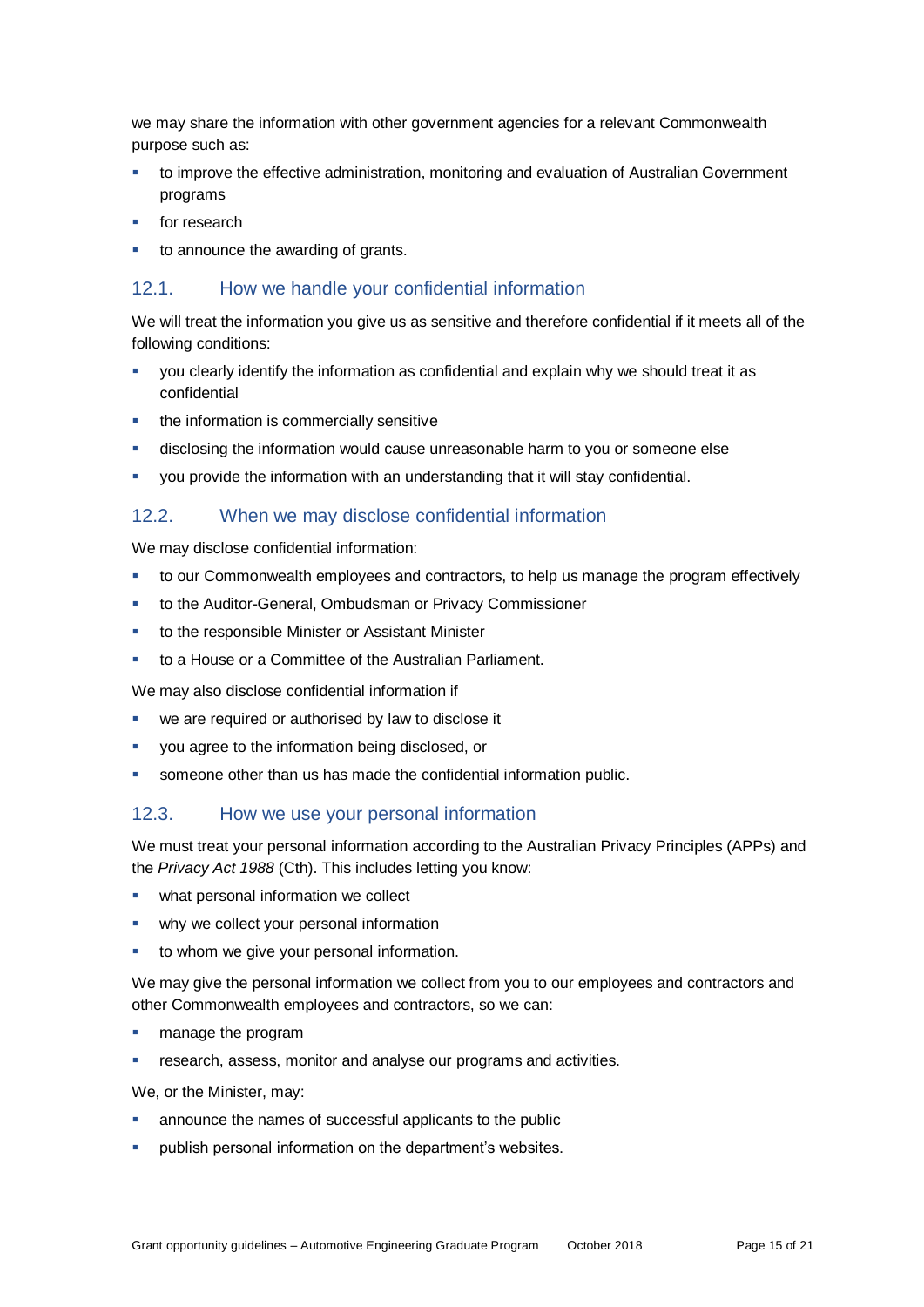You may read our [Privacy Policy](http://www.industry.gov.au/Pages/PrivacyPolicy.aspx)<sup>3</sup> on the department's website for more information on:

- what is personal information
- how we collect, use, disclose and store your personal information
- how you can access and correct your personal information.

#### 12.4. Public announcement

We will publish non-sensitive details of successful projects on GrantConnect and business.gov.au. We are required to do this by the *Commonwealth Grants Rules and Guidelines* and the [Australian](http://www.dpmc.gov.au/resource-centre/data/australian-government-public-data-policy-statement)  [Government Public Data Policy Statement](http://www.dpmc.gov.au/resource-centre/data/australian-government-public-data-policy-statement)<sup>4</sup>, unless otherwise prohibited by law. This information may include:

- name of your organisation
- title of the project
- description of the project and its aims
- amount of grant funding awarded
- Australian Business Number
- business location
- your organisation's industry sector.

We publish this information to ensure open access to non-sensitive data within Australian Government agencies to enable greater innovation and productivity across all sectors of the Australian economy.

#### 12.5. Freedom of information

All documents in the possession of the Australian Government, including those about the program, are subject to the *Freedom of Information Act 1982* (Cth) (FOI Act)*.*

The purpose of the FOI Act is to give members of the public rights of access to information held by the Australian Government and its entities. Under the FOI Act, members of the public can seek access to documents held by the Australian Government. This right of access is limited only by the exceptions and exemptions necessary to protect essential public interests and private and business affairs of persons in respect of whom the information relates.

If someone requests a document under the FOI Act, we will release it (though we may need to consult with you and/or other parties first) unless it meets one of the exemptions set out in the FOI Act.

# **13. Enquiries and feedback**

For further information or clarification, you can contact us on 13 28 46 or by [web chat](https://www.business.gov.au/contact-us) or through our [online enquiry form](http://www.business.gov.au/contact-us/Pages/default.aspx) on business.gov.au.

We may publish answers to your questions on our website as Frequently Asked Questions.

Our [Customer Service Charter](https://www.business.gov.au/about/customer-service-charter) is available at [business.gov.au.](http://www.business.gov.au/) We use customer satisfaction surveys to improve our business operations and service.

l

<sup>3</sup> http://www.industry.gov.au/Pages/PrivacyPolicy.aspx

<sup>4</sup> http://www.dpmc.gov.au/resource-centre/data/australian-government-public-data-policy-statement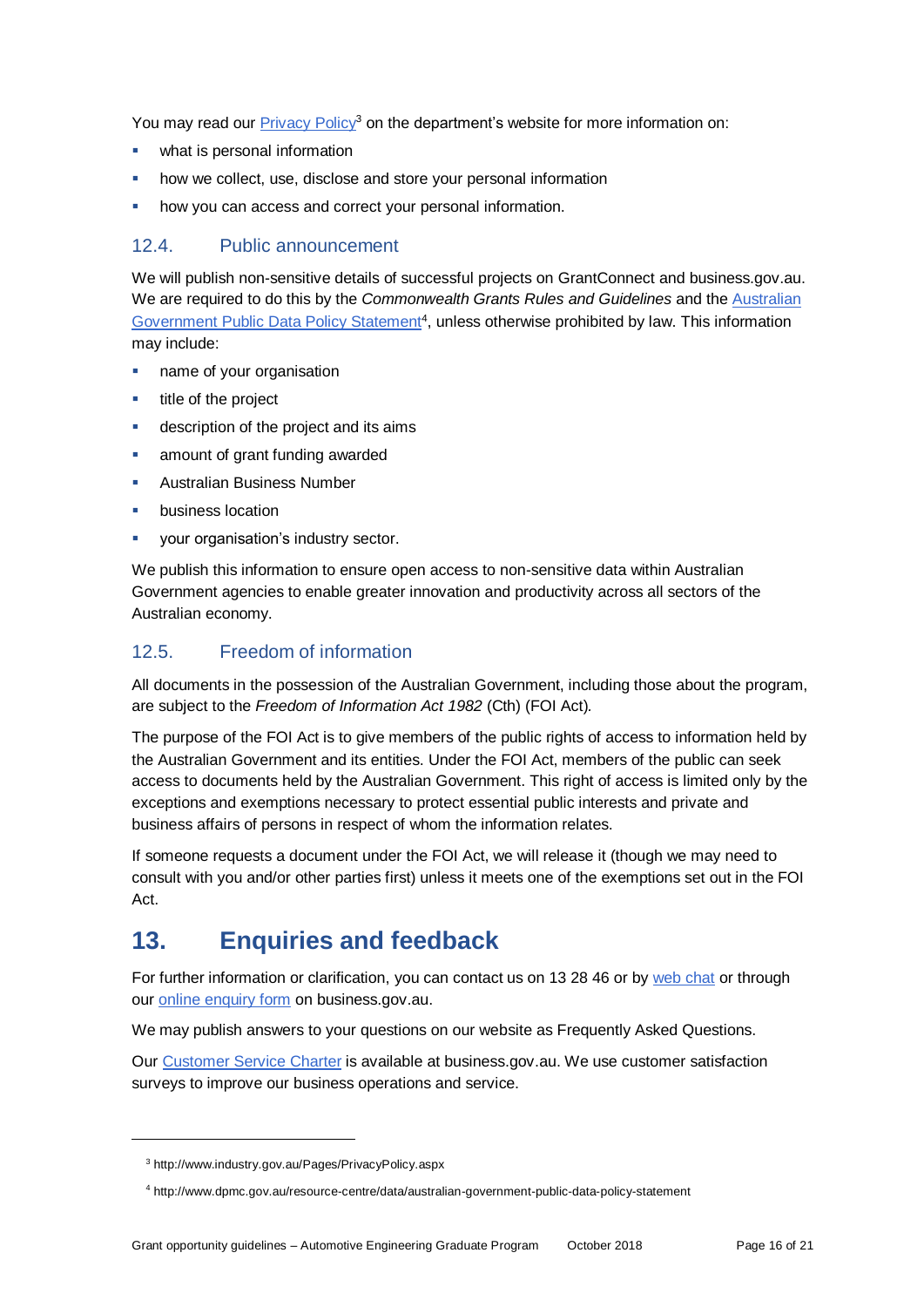If you have a complaint, call us on 13 28 46. We will refer your complaint to the appropriate manager.

If you are not satisfied with the way we handle your complaint, you can contact:

Head of Division AusIndustry – Support for Business Department of Industry, Innovation and Science GPO Box 2013 CANBERRA ACT 2601

You can also contact the [Commonwealth Ombudsman](http://www.ombudsman.gov.au/)<sup>5</sup> with your complaint (call 1300 362 072). There is no fee for making a complaint, and the Ombudsman may conduct an independent investigation.

l

<sup>5</sup> http://www.ombudsman.gov.au/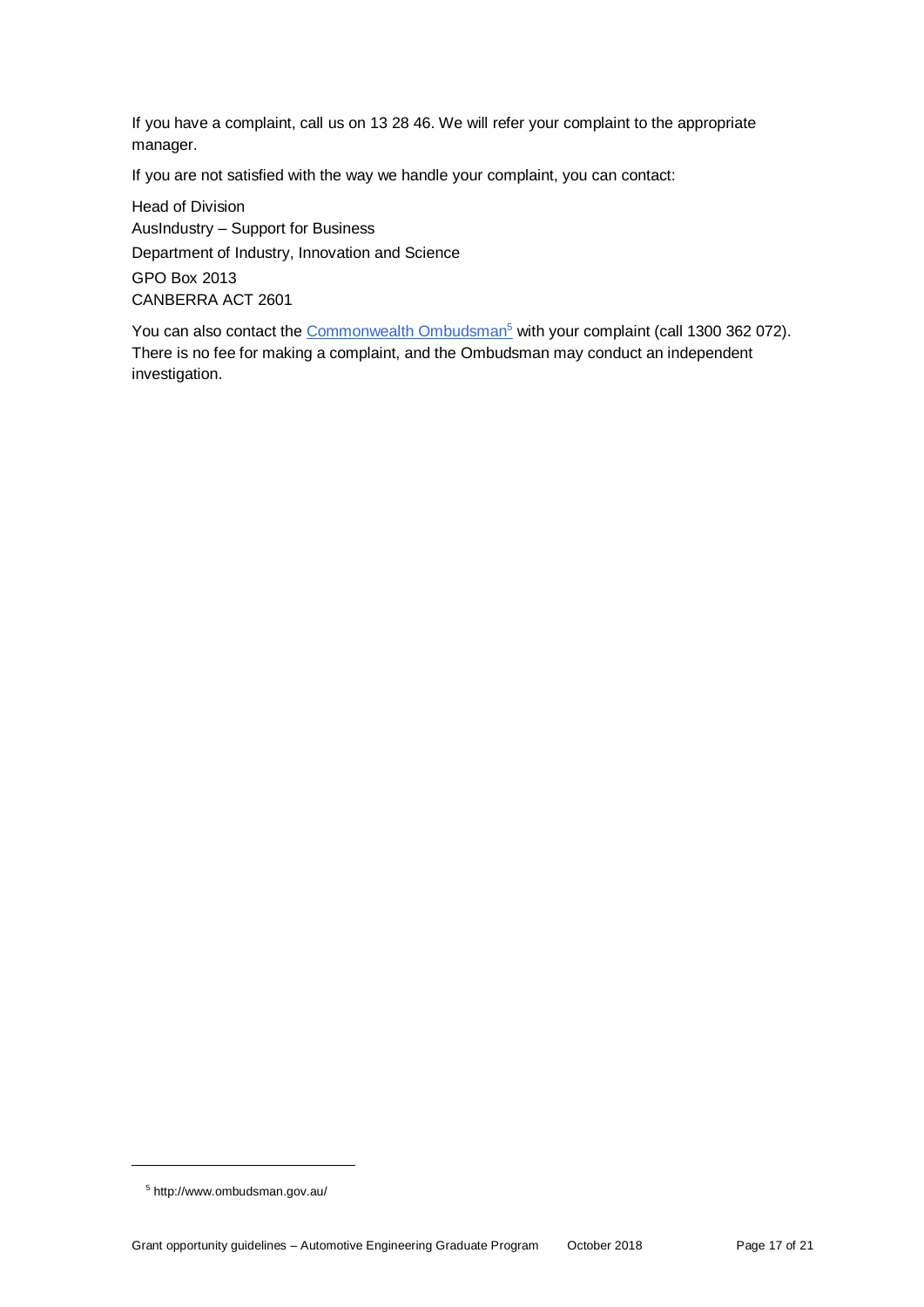# **Appendix A. Definitions of key terms**

| <b>Term</b>                         | <b>Definition</b>                                                                                                                                                             |
|-------------------------------------|-------------------------------------------------------------------------------------------------------------------------------------------------------------------------------|
| Application form                    | The details that applicants provide in the online portal to<br>apply for funding under the grant opportunity.                                                                 |
| AusIndustry                         | The division of the same name within the department.                                                                                                                          |
| Department                          | The Department of Industry, Innovation and Science.                                                                                                                           |
| Eligible activities                 | The activities undertaken by a grantee in relation to a<br>project that are eligible for funding support as set out in 5.2.                                                   |
| Eligible application                | An application or proposal for grant funding under the<br>program that the Program Delegate has determined is<br>eligible for assessment in accordance with these guidelines. |
| Eligible expenditure                | The expenditure incurred by a grantee on a project and<br>which is eligible for funding support as set out in 5.3.                                                            |
| Grant agreement                     | A legally binding contract between the Commonwealth and<br>a grantee for the grant funding                                                                                    |
| Grant funding or grant funds        | The funding made available by the Commonwealth to<br>grantees under the program.                                                                                              |
| Grantee                             | The recipient of grant funding under a grant agreement.                                                                                                                       |
| Guidelines                          | Guidelines that the Minister gives to the department to<br>provide the framework for the administration of the program,<br>as in force from time to time.                     |
| Minister                            | The Commonwealth Minister for Industry, Innovation and<br>Science.                                                                                                            |
| Personal information                | Has the same meaning as in the Privacy Act 1988 (Cth)<br>which is:                                                                                                            |
|                                     | Information or an opinion about an identified individual,<br>or an individual who is reasonably identifiable:                                                                 |
|                                     | whether the information or opinion is true or not;<br>а.<br>and                                                                                                               |
|                                     | whether the information or opinion is recorded in a<br>b.<br>material form or not.                                                                                            |
| Program Delegate                    | An AusIndustry general manager within the department with<br>responsibility for the program.                                                                                  |
| Program funding or Program<br>funds | The funding made available by the Commonwealth for the<br>program.                                                                                                            |
| Project                             | A project described in an application for grant funding under<br>the program.                                                                                                 |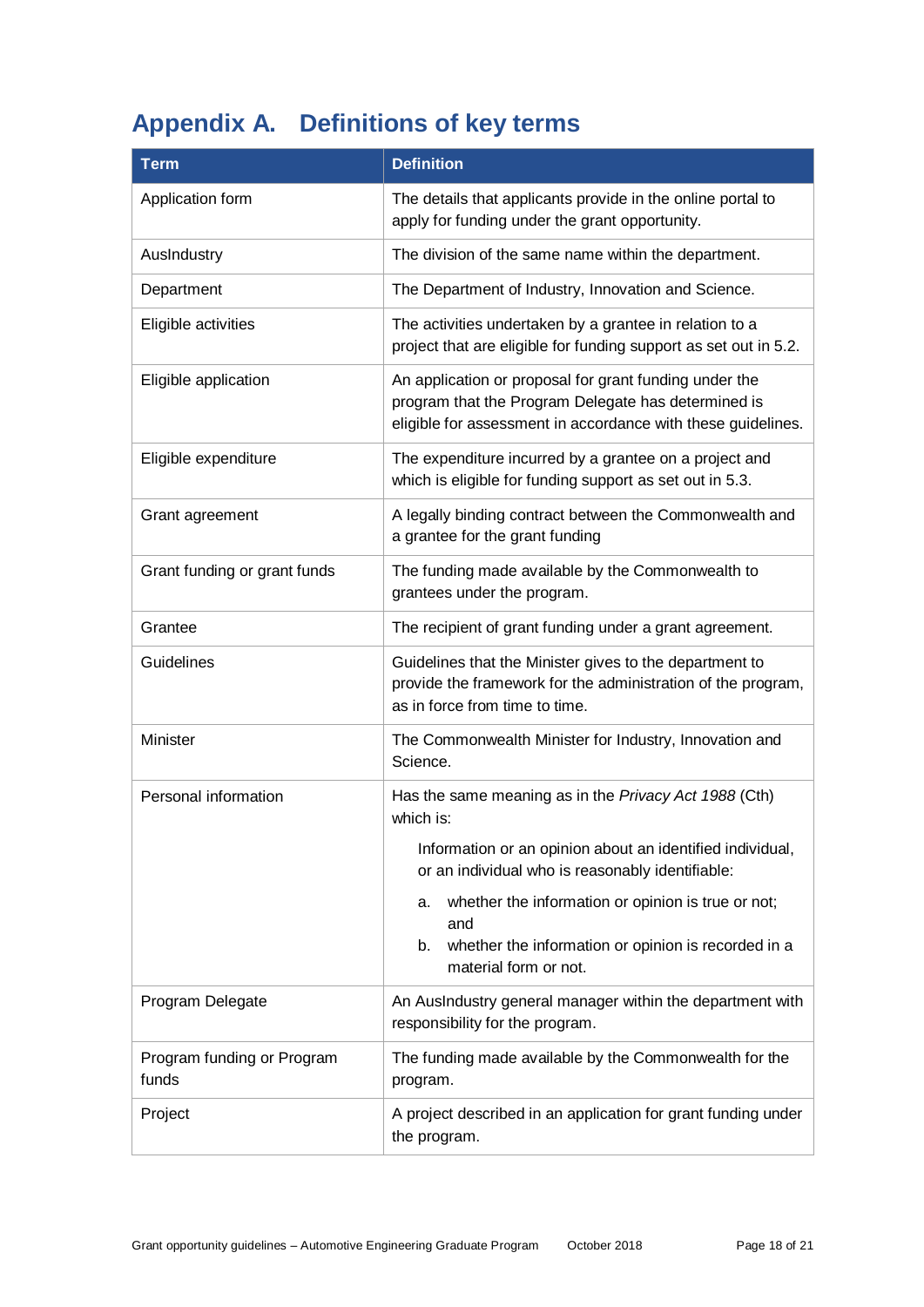# **Appendix B. Automotive engineering knowledge priorities**

#### 1. Automated, Connected and Shared Vehicle

This could include areas such as (but not limited to) cloud connectivity, interoperability, LiDAR, radar, sonar, GPS, digital and image processing, artificial intelligence, algorithms and deep learning, collision detection and avoidance, signalling and warning systems.

#### 2. Electrified Vehicle

This could include areas including (but not limited to) charging rate, charging standards, renewable charging, cost reduction, performance, range, power density, reliability.

#### 3. Electronics and Electrics

This could include areas including (but not limited to) power electronics cost reduction, charging technology, power density improvement, electric motor materials, electric motors cost reduction.

#### 4. Electric Energy Storage

This could include areas including (but not limited to) cell and pack performance, cell and pack cost, bettery pack recycling, improved cell chemistry-active materials, advanced battery-inactive materials, improved battery management systems.

#### 5. Fuel Cell and Hydrogen

This could include areas including (but not limited to) storage design and safey standards, PEM fuel cell and component design, high density storage systems, renewable hydrogen supply strategies, electrolyser engineering, hydrogen refuelling systems.

#### 6. Policy and Company Decision-making

This could include areas including (but not limited to) data-cyber security, shared vehicle policy, automated vehicle ethics and liability, alternative fuel policy, renewable energy policy, monetising mobility-business models, end of life vehicle disposition, consumer incentives, hydrogen economy.

#### 7. Functional Materials

This could include areas including (but not limited to) carbon fibre composite, polymers, superconductor, surface coatings, ferrous alloys, non-ferrous, smart metals.

#### 8. Automotive Safety

This could include areas including (but not limited to) EV battery safety, light commercial vehicle safety, international harmonisation, Australian unique regulation, occupant protection, pedestrian protection, personal security.

#### 9. Thermal Propolsion

This could include areas including (but not limited to) modelling and simulation, emission control, fuel consumption reduction, combustion strategies, downsized engine design, torbo/supercharged engine design, hybrid drivetrain design, integrated drivetrain systems.

Further detail on the research areas will be available at [business.gov.au.](http://www.business.gov.au/)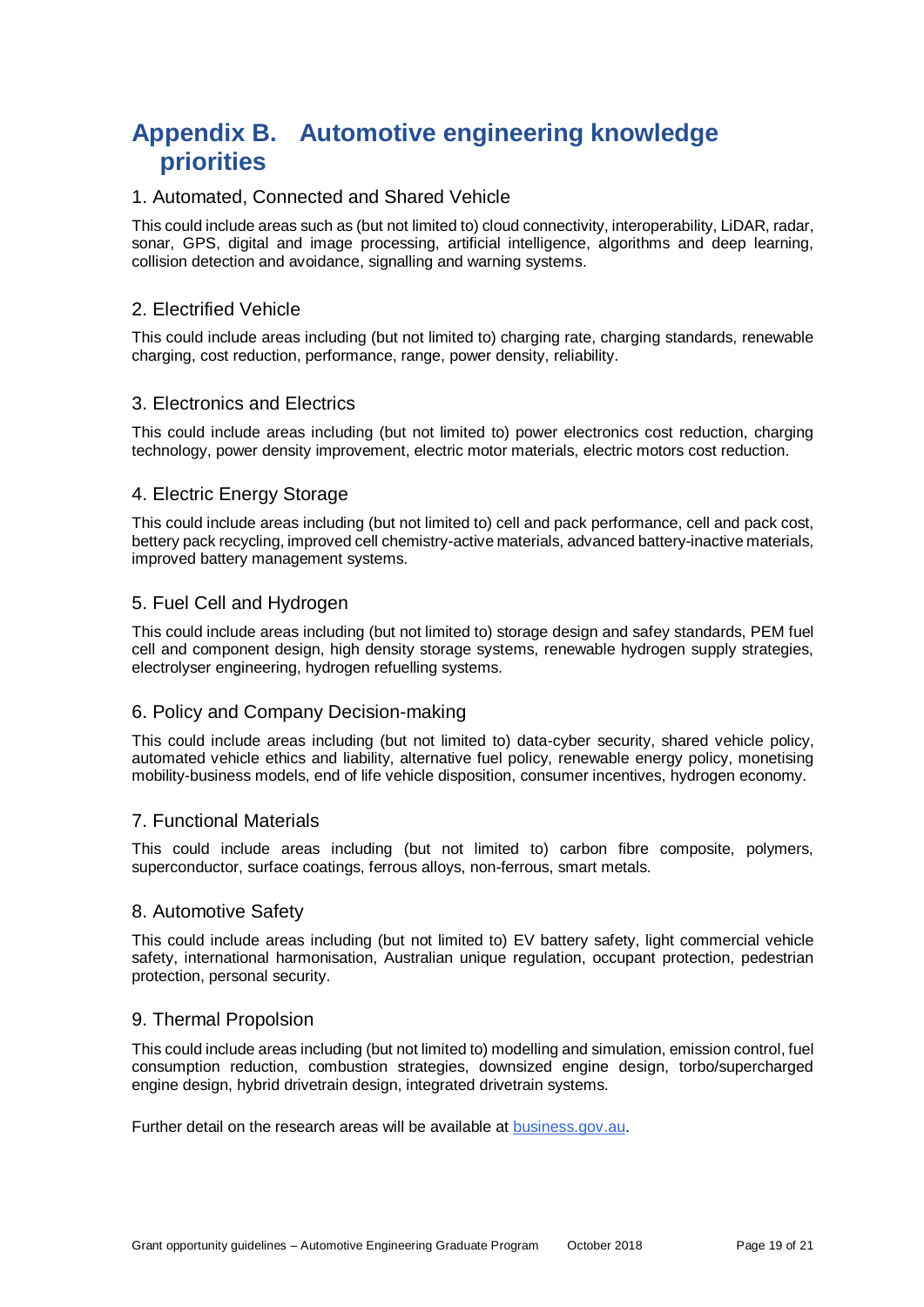## **Appendix C. Table A and Table B Higher Education Providers**

**HIGHER EDUCATION SUPPORT ACT 2003 - SECT 16.15 Table A providers**

(1) The following are *Table A providers* :

| Table A providers                          |
|--------------------------------------------|
| <b>Providers</b>                           |
| <b>Central Queensland University</b>       |
| <b>Charles Darwin University</b>           |
| <b>Charles Sturt University</b>            |
| <b>Curtin University of Technology</b>     |
| Deakin University                          |
| <b>Edith Cowan University</b>              |
| <b>Federation University Australia</b>     |
| <b>Griffith University</b>                 |
| James Cook University                      |
| La Trobe University                        |
| Macquarie University                       |
| <b>Monash University</b>                   |
| Murdoch University                         |
| Queensland University of Technology        |
| Royal Melbourne Institute of Technology    |
| Southern Cross University                  |
| Swinburne University of Technology         |
| The Australian National University         |
| The Flinders University of South Australia |
| The University of Adelaide                 |
| The University of Melbourne                |
| The University of Queensland               |
| The University of Sydney                   |
| The University of Western Australia        |
| University of Canberra                     |
| University of Newcastle                    |
| University of New England                  |
| University of New South Wales              |
| University of South Australia              |
| University of Southern Queensland          |
| University of Tasmania                     |
| University of Technology, Sydney           |
| University of the Sunshine Coast           |
| University of Western Sydney               |
| University of Wollongong                   |
| Victoria University                        |
| <b>Australian Catholic University</b>      |